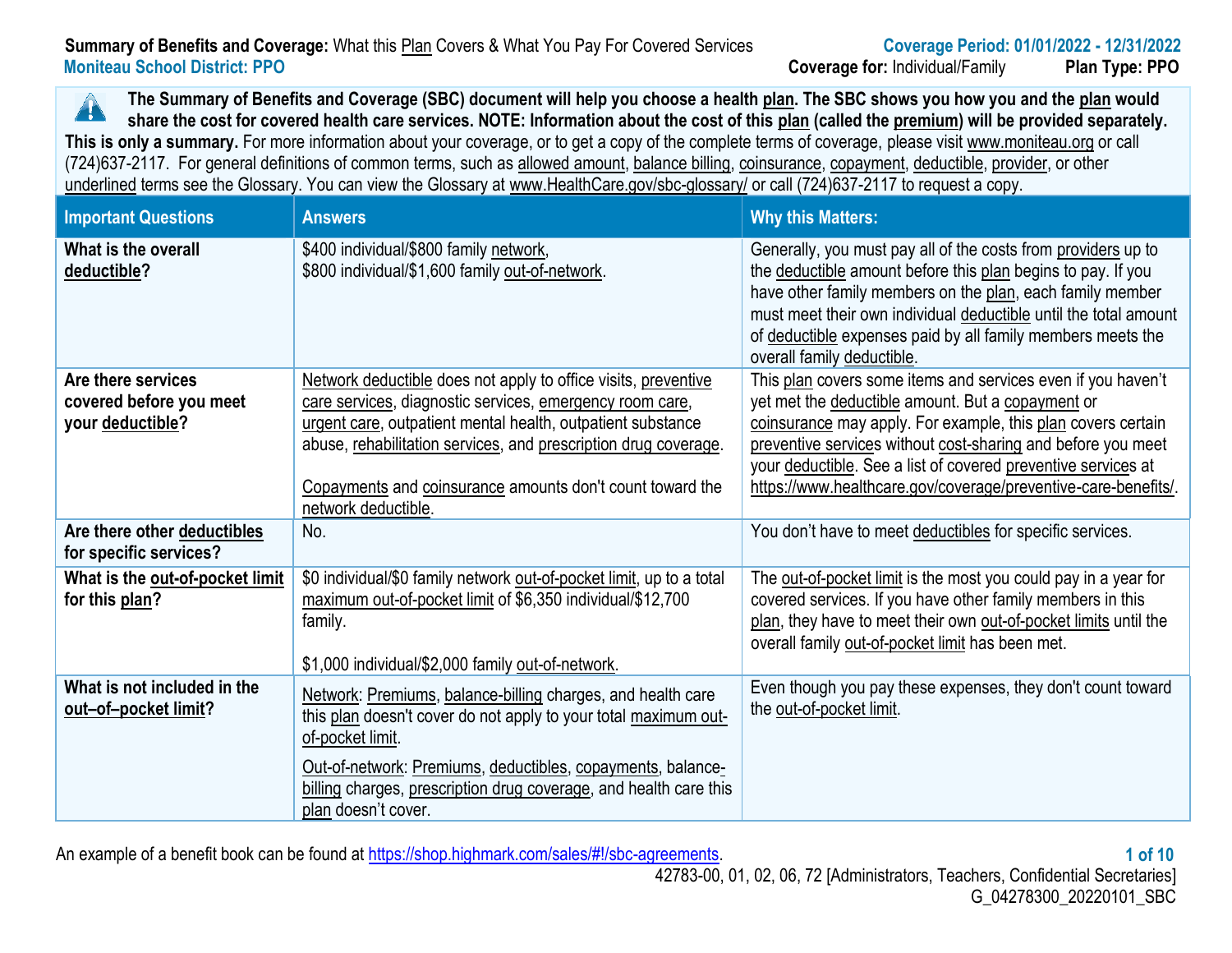| Will you pay less if you<br>use a network provider? | Yes. For a list of network providers, see www.moniteau.org or<br>call (724) 637-2117. | This plan uses a provider network. You will pay less if you use<br>a provider in the plan's network. You will pay the most if you<br>use an out-of-network provider, and you might receive a bill<br>from a provider for the difference between the provider's<br>charge and what your plan pays (balance billing).<br>Be aware your network provider might use an out-of-network<br>provider for some services (such as lab work). Check with your |
|-----------------------------------------------------|---------------------------------------------------------------------------------------|-----------------------------------------------------------------------------------------------------------------------------------------------------------------------------------------------------------------------------------------------------------------------------------------------------------------------------------------------------------------------------------------------------------------------------------------------------|
|                                                     |                                                                                       | provider before you get services.                                                                                                                                                                                                                                                                                                                                                                                                                   |
| Do I need a referral to see a<br>specialist?        | No.                                                                                   | You can see the specialist you choose without a referral.                                                                                                                                                                                                                                                                                                                                                                                           |



All **copayment** and **coinsurance** costs shown in this chart are after your overall **deductible** has been met, if a **deductible** applies.

|                                                              |                                                                                                                      | <b>What You Will Pay</b>                                                                                                                                                    |                                                                                                                                                                      |                                                                                                                                                                                                                                               |
|--------------------------------------------------------------|----------------------------------------------------------------------------------------------------------------------|-----------------------------------------------------------------------------------------------------------------------------------------------------------------------------|----------------------------------------------------------------------------------------------------------------------------------------------------------------------|-----------------------------------------------------------------------------------------------------------------------------------------------------------------------------------------------------------------------------------------------|
| <b>Common Medical</b><br><b>Event</b>                        | <b>Services You May Need</b>                                                                                         | <b>Network Provider (You will</b><br>pay the least)                                                                                                                         | <b>Out-of-Network Provider</b><br>(You will pay the most)                                                                                                            | <b>Limitations, Exceptions, and Other</b><br><b>Important Information</b>                                                                                                                                                                     |
| If you visit a health<br>care provider's<br>office or clinic | Primary care visit to treat an<br>injury or illness<br>Specialist visit<br>Preventive<br>care/Screening/Immunization | \$10 copay/visit; deductible<br>does not apply<br>\$25 copay/visit; deductible<br>does not apply<br>No charge<br>for preventive care services;<br>deductible does not apply | 20% coinsurance<br>20% coinsurance<br>No coverage<br>for preventive care visits<br>20% coinsurance for<br>screening services<br>20% coinsurance for<br>immunizations | You may have to pay for services that<br>aren't preventive. Ask your provider if<br>the services needed are preventive.<br>Then check what your plan will pay for.<br>Please refer to your preventive schedule<br>for additional information. |
| If you have a test                                           | Diagnostic test (x-ray, blood<br>work)<br>Imaging (CT/PET scans, MRIs)                                               | \$15 copay per date of service<br>per provider; deductible does<br>not apply<br>\$15 copay per date of service<br>per provider; deductible does<br>not apply                | 20% coinsurance<br>20% coinsurance                                                                                                                                   | -none-----------<br>-none-                                                                                                                                                                                                                    |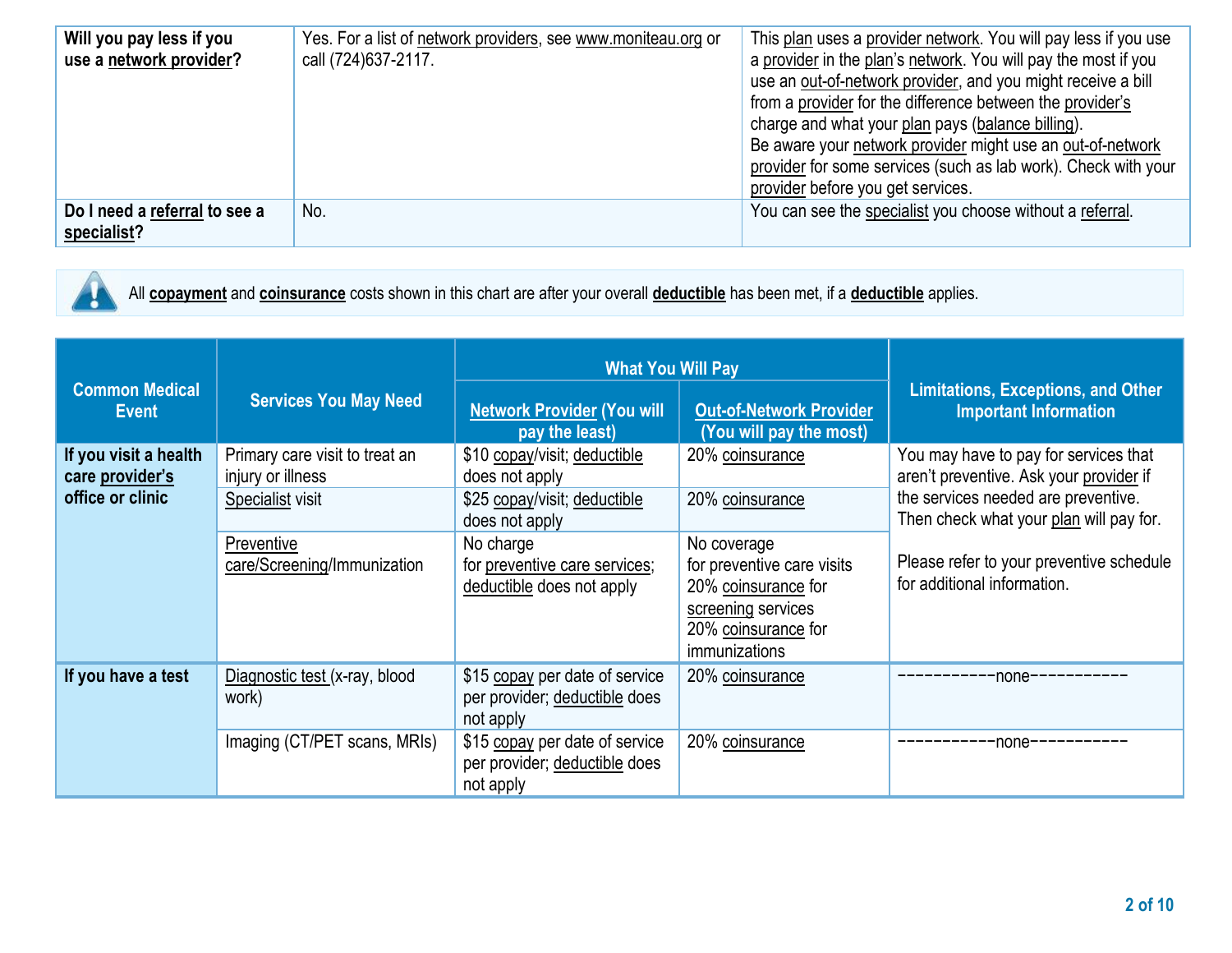|                                                                                                      |                                                             | <b>What You Will Pay</b>                                                                                                                   |                                                                    |                                                                                                                   |
|------------------------------------------------------------------------------------------------------|-------------------------------------------------------------|--------------------------------------------------------------------------------------------------------------------------------------------|--------------------------------------------------------------------|-------------------------------------------------------------------------------------------------------------------|
| <b>Common Medical</b><br><b>Event</b>                                                                | <b>Services You May Need</b>                                | <b>Network Provider (You will</b><br>pay the least)                                                                                        | <b>Out-of-Network Provider</b><br>(You will pay the most)          | <b>Limitations, Exceptions, and Other</b><br><b>Important Information</b>                                         |
| If you need drugs<br>to treat your illness<br>or condition<br>More information<br>about prescription | Generic drugs                                               | No charge; deductible does<br>not apply<br>(retail)<br>No charge; deductible does<br>not apply<br>(mail order)                             | Not covered                                                        | Up to 31-day supply retail pharmacy.<br>Up to 90-day supply maintenance<br>prescription drugs through mail order. |
| drug coverage is<br>available at<br>www.highmarkbcbs.<br>com.                                        | <b>Brand drugs</b>                                          | \$35 copay/prescription;<br>deductible does not apply<br>(retail)<br>\$35 copay/prescription;<br>deductible does not apply<br>(mail order) | Not covered                                                        |                                                                                                                   |
| If you have<br>outpatient surgery                                                                    | Facility fee (e.g., ambulatory<br>surgery center)           | No charge                                                                                                                                  | 20% coinsurance                                                    | -----------none-----------                                                                                        |
| If you need<br>immediate medical<br>attention                                                        | Physician/surgeon fees<br><b>Emergency room Care</b>        | No charge<br>\$100 copay/visit; deductible<br>does not apply                                                                               | 20% coinsurance<br>\$100 copay/visit; deductible<br>does not apply | -----------none-----------<br>Copay waived if admitted as an<br>inpatient.                                        |
|                                                                                                      | Emergency medical<br>transportation                         | No charge                                                                                                                                  | No charge after network<br>deductible                              | --------none-----------                                                                                           |
|                                                                                                      | Urgent care                                                 | \$25 copay/visit; deductible<br>does not apply                                                                                             | 20% coinsurance                                                    | ---------none-----------                                                                                          |
| If you have a<br>hospital stay                                                                       | Facility fee (e.g., hospital room)<br>Physician/surgeon fee | No charge<br>No charge                                                                                                                     | 20% coinsurance<br>20% coinsurance                                 | Precertification may be required.<br>-----------none-----------                                                   |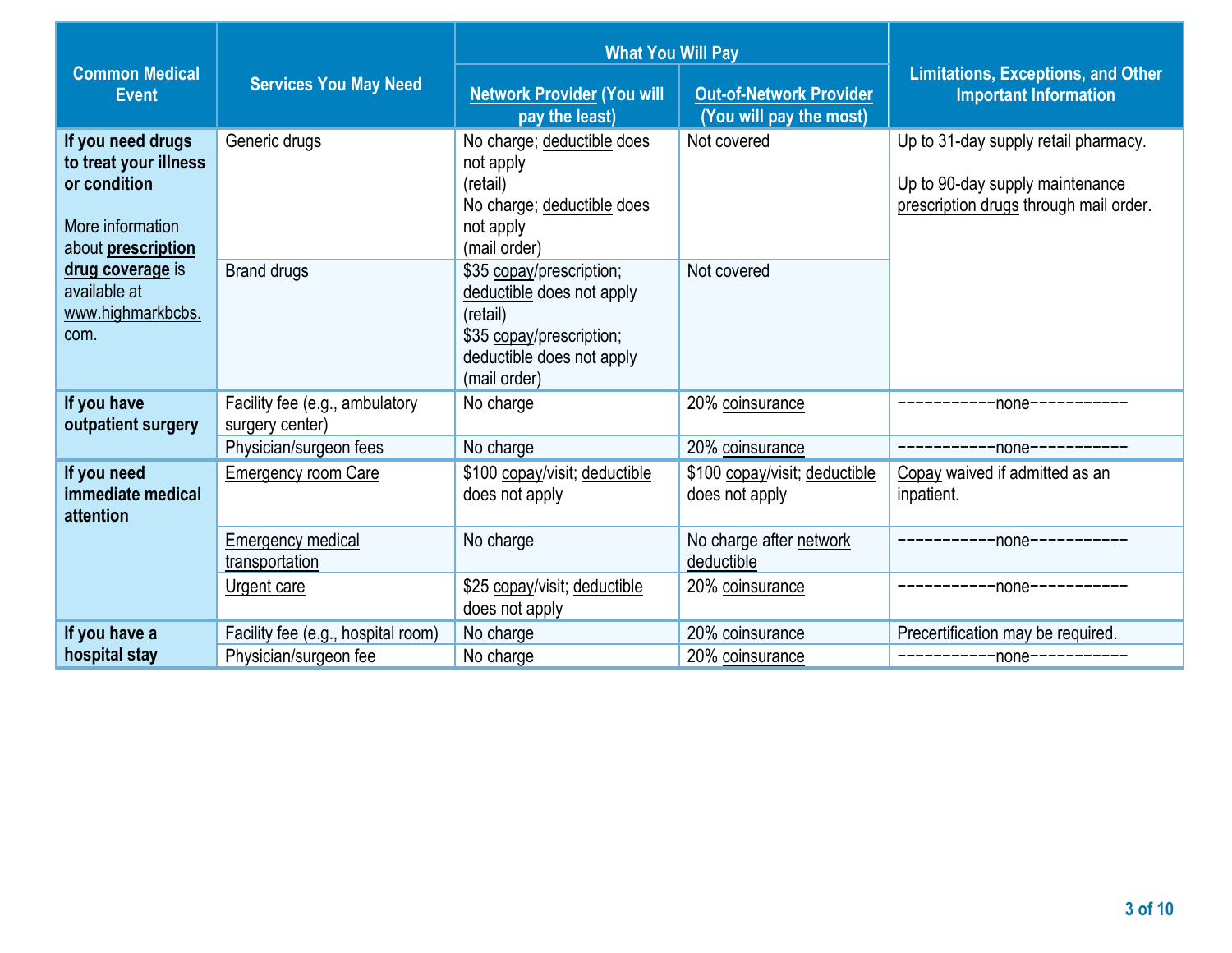|                                          |                                              | <b>What You Will Pay</b>                            |                                                           |                                                                                                                                                                                                                                                                                                                                                                                                         |  |
|------------------------------------------|----------------------------------------------|-----------------------------------------------------|-----------------------------------------------------------|---------------------------------------------------------------------------------------------------------------------------------------------------------------------------------------------------------------------------------------------------------------------------------------------------------------------------------------------------------------------------------------------------------|--|
| <b>Common Medical</b><br><b>Event</b>    | <b>Services You May Need</b>                 | <b>Network Provider (You will</b><br>pay the least) | <b>Out-of-Network Provider</b><br>(You will pay the most) | <b>Limitations, Exceptions, and Other</b><br><b>Important Information</b>                                                                                                                                                                                                                                                                                                                               |  |
| If you have mental<br>health, behavioral | <b>Outpatient services</b>                   | No charge; deductible does<br>not apply             | 20% coinsurance;<br>deductible does not apply             | ------------none-----------                                                                                                                                                                                                                                                                                                                                                                             |  |
| health, or<br>substance abuse<br>needs   | Inpatient services                           | No charge                                           | 20% coinsurance                                           | Precertification may be required.                                                                                                                                                                                                                                                                                                                                                                       |  |
| If you are pregnant                      | Office visits                                | No charge                                           | 20% coinsurance                                           | Precertification may be required for                                                                                                                                                                                                                                                                                                                                                                    |  |
|                                          | Childbirth/delivery professional<br>services | No charge                                           | 20% coinsurance                                           | inpatient facility services.<br>Cost sharing does not apply for                                                                                                                                                                                                                                                                                                                                         |  |
|                                          | Childbirth/delivery facility<br>services     | No charge                                           | 20% coinsurance                                           | preventive services.<br>Depending on the type of services, a<br>copayment, coinsurance, or deductible<br>may apply.<br>Maternity care may include tests and<br>services described elsewhere in the<br>SBC (i.e. ultrasound.)<br>Network: The first visit to determine<br>pregnancy is covered at no charge.<br>Please refer to the Women's Health<br>Preventive Schedule for additional<br>information. |  |
| If you need help<br>recovering or have   | Home health care                             | No charge                                           | No charge after network<br>deductible                     | ------------none-----------                                                                                                                                                                                                                                                                                                                                                                             |  |
| other special health<br>needs            | Rehabilitation services                      | \$10 copay/visit; deductible<br>does not apply      | 20% coinsurance                                           | ------------none-----------                                                                                                                                                                                                                                                                                                                                                                             |  |
|                                          | <b>Habilitation services</b>                 | Not covered                                         | Not covered                                               | ------------none-----------                                                                                                                                                                                                                                                                                                                                                                             |  |
|                                          | Skilled nursing care                         | No charge                                           | No charge after network<br>deductible                     | Combined network and out-of-network:<br>240 days per benefit period.<br>Precertification may be required.                                                                                                                                                                                                                                                                                               |  |
|                                          | Durable medical equipment                    | No charge                                           | No charge after network<br>deductible                     | ------------none-----------                                                                                                                                                                                                                                                                                                                                                                             |  |
|                                          | Hospice service                              | No charge                                           | No charge after network<br>deductible                     | ------------none-----------                                                                                                                                                                                                                                                                                                                                                                             |  |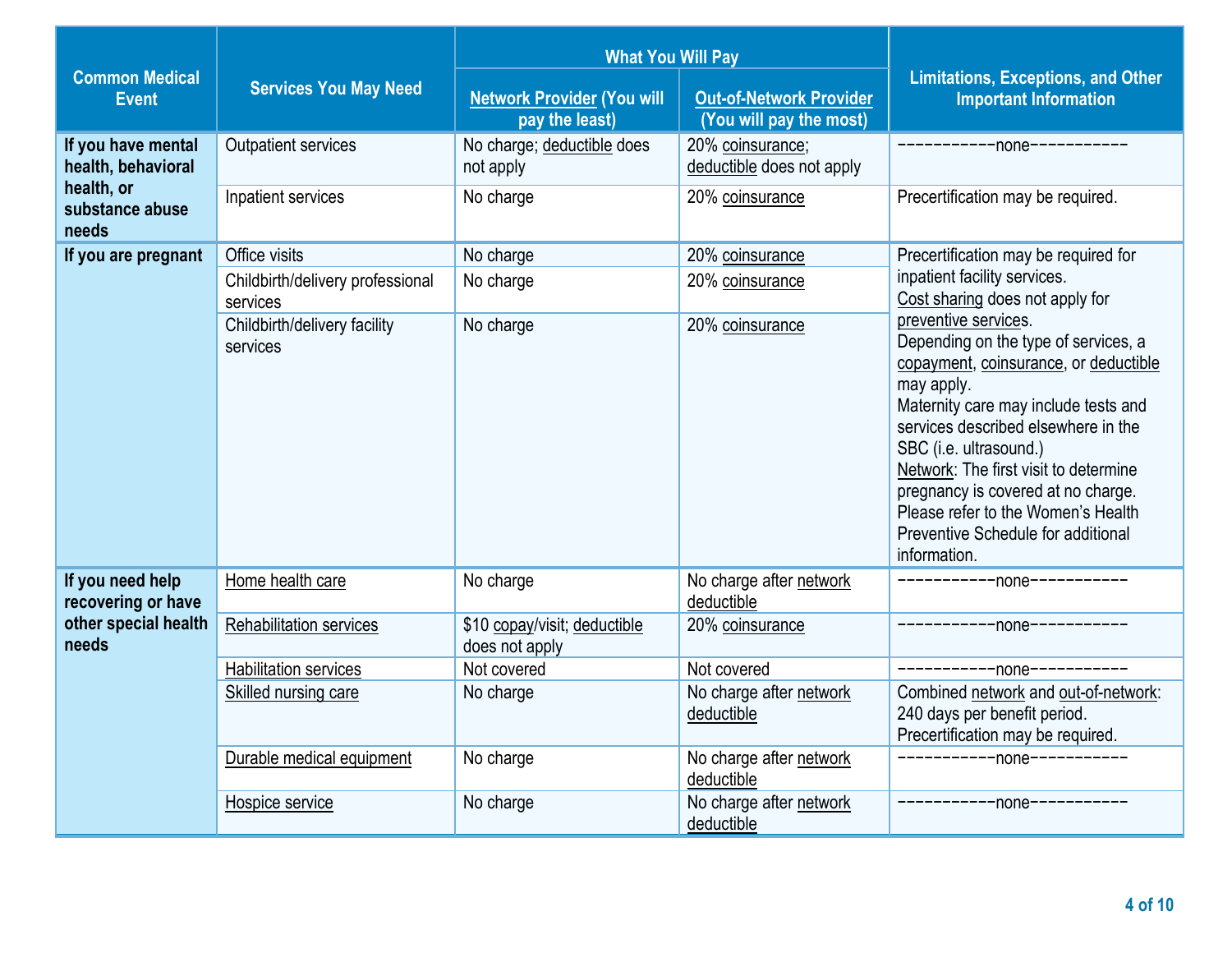| <b>Common Medical</b><br><b>Event</b> | <b>Services You May Need</b> | <b>What You Will Pay</b><br><b>Network Provider (You will</b><br>pay the least) | <b>Out-of-Network Provider</b><br>(You will pay the most) | Limitations, Exceptions, and Other<br>Important Information |
|---------------------------------------|------------------------------|---------------------------------------------------------------------------------|-----------------------------------------------------------|-------------------------------------------------------------|
| If your child needs                   | Children's Eye exam          | Not covered                                                                     | Not covered                                               | -none-----------                                            |
| dental or eye care                    | Children's Glasses           | Not covered                                                                     | Not covered                                               | -none-----------                                            |
|                                       | Children's Dental check-up   | Not covered                                                                     | Not covered                                               | -none-----------                                            |

# **Excluded Services & Other Covered Services:**

| Services Your Plan Generally Does NOT Cover (Check your policy or plan document for more information and a list of any other excluded services.) |                     |           |                                                                          |                                                       |
|--------------------------------------------------------------------------------------------------------------------------------------------------|---------------------|-----------|--------------------------------------------------------------------------|-------------------------------------------------------|
|                                                                                                                                                  | Acupuncture         |           | Habilitation services                                                    | Routine eye care (Adult)                              |
|                                                                                                                                                  | Cosmetic surgery    |           | Hearing aids                                                             | Routine foot care                                     |
| $\bullet$                                                                                                                                        | Dental care (Adult) | $\bullet$ | Long-term care                                                           | Weight loss programs                                  |
| Other Covered Services (Limitations may apply to these services. This isn't a complete list. Please see your plan document.)                     |                     |           |                                                                          |                                                       |
|                                                                                                                                                  |                     |           |                                                                          |                                                       |
|                                                                                                                                                  | Bariatric surgery   |           | Coverage provided outside the United<br>States. See http://www.bcbsa.com | Non-emergency care when traveling outside<br>the U.S. |

Your Rights to Continue Coverage: There are agencies that can help if you want to continue your coverage after it ends. The contact information for those agencies is: U.S. Department of Health and Human Services, Center for Consumer Information and Insurance Oversight, at 1-877-267-2323 x61565 or [www.cciio.cms.gov.](http://www.cciio.cms.gov/) Other options to continue coverage are available to you too, including buying individual insurance coverage through the Health Insurance Marketplace. For more information about the Marketplace, visi[t http://www.HealthCare.gov](http://www.healthcare.gov/) or call 1-800-318-2596.

Your Grievance and Appeals Rights: There are agencies that can help if you have a complaint against your plan for a denial of a claim. This complaint is called a grievance or appeal. For more information about your rights, look at the explanation of benefits you will receive for that medical claim. Your plan documents also provide complete information to submit a claim, appeal or a grievance for any reason to your plan. For more information about your rights, this notice, or assistance, contact:

- Your plan administrator/employer at (724)637-2117.
- Highmark Inc. at 1-800-241-5704.
- Additionally, a consumer assistance program can help you file your appeal. Contact the Pennsylvania Department of Consumer Services at 1-877-881-6388.

## **Does this plan provide Minimum Essential Coverage? Yes**

If you don't have Minimum Essential Coverage for a month, you'll have to make a payment when you file your tax return unless you qualify for an exemption from the requirement that you have health coverage for that month.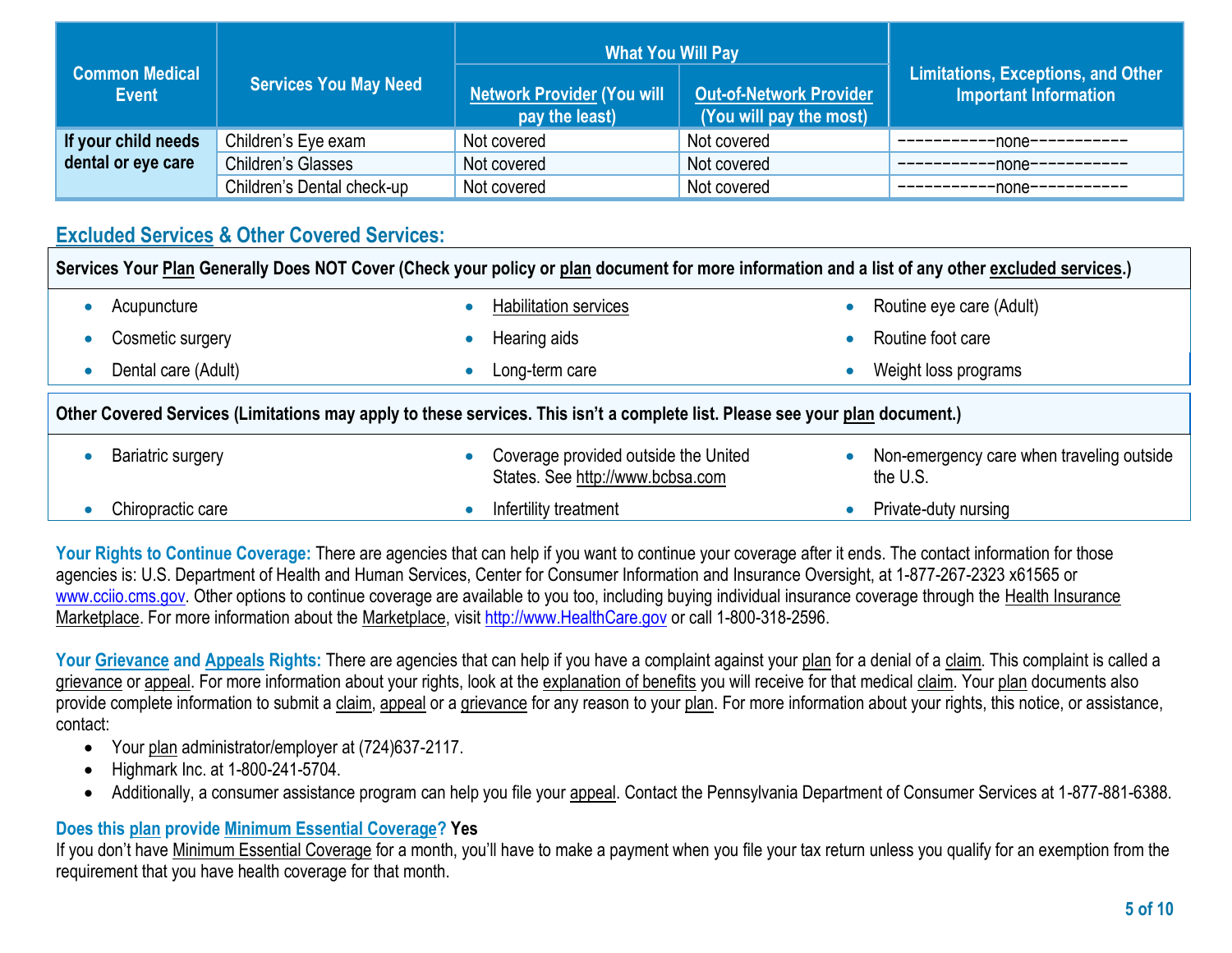#### **Does this plan meet the Minimum Value Standards? Yes**

If your plan doesn't meet the Minimum Value Standards, you may be eligible for a premium tax credit to help you pay for a plan through the Marketplace.

#### **To obtain language assistance, call (724)637-2117.**

SPANISH (Español): Para obtener asistencia en Español, llame al (724)637-2117. TAGALOG (Tagalog): Kung kailangan ninyo ang tulong sa Tagalog tumawag sa (724)637-2117. CHINESE (中文): 如果需要中文的帮助,请拨打这个号码 (724)637-2117. NAVAJO (Dine): Dinek'ehgo shika at'ohwol ninisingo, kwiijigo holne' (724)637-2117.

–––––––––––––––––*To see examples of how this plan might cover costs for a sample medical situation, see the next page.–––––––––––*–––––––––––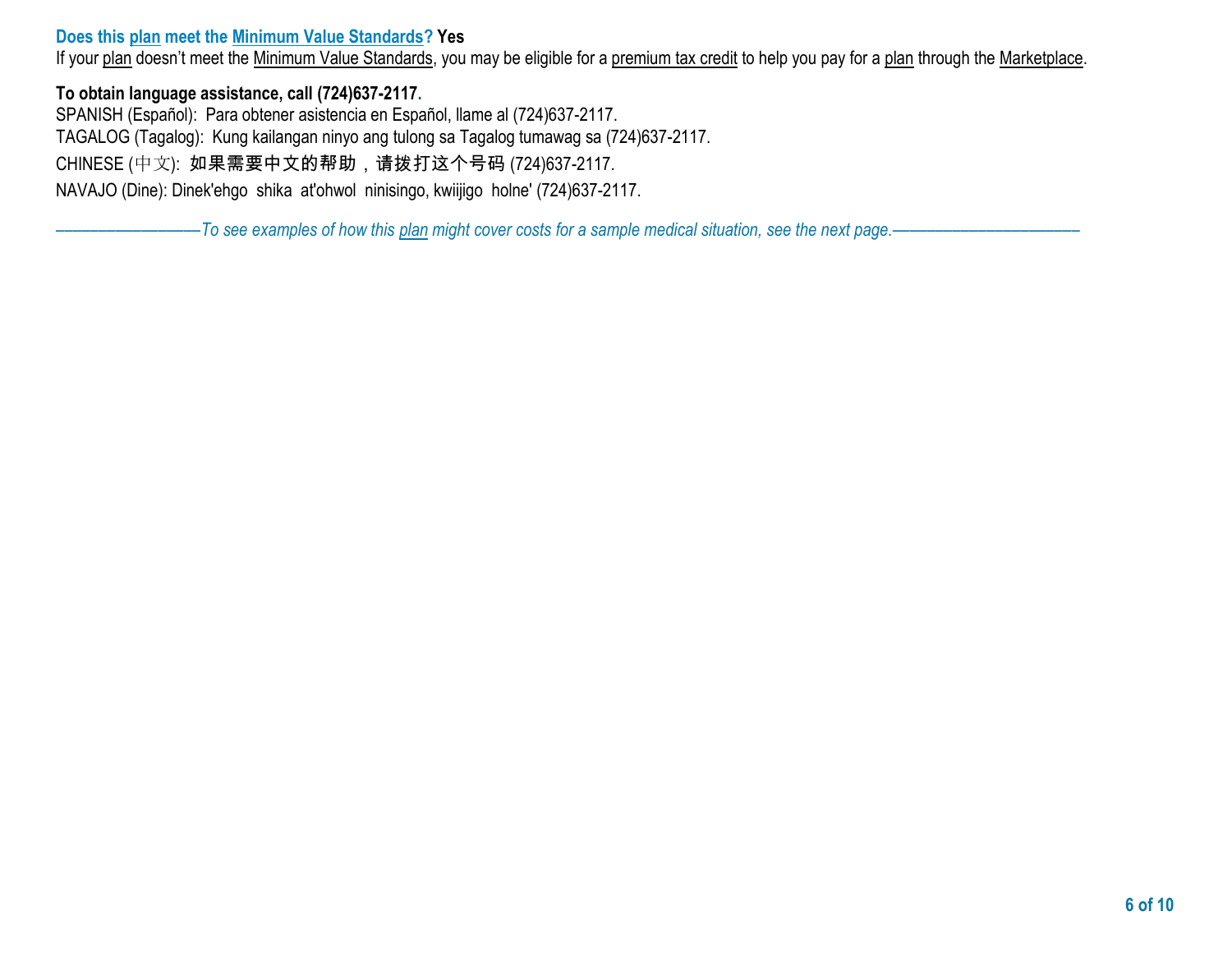#### About these Coverage Examples:



**This is not a cost estimator.** Treatments shown are just examples of how this plan might cover medical care. Your actual costs will be different depending on the actual care you receive, the prices your providers charge, and many other factors. Focus on the cost sharing amounts (deductibles, copayments and coinsurance) and excluded services under the plan. Use this information to compare the portion of costs you might pay under different health plans. Please note these coverage examples are based on self-only coverage.

| Peg is Having a Baby                         |
|----------------------------------------------|
| (9 months of in-network pre-natal care and a |
| hospital delivery)                           |
|                                              |

| <b>The plan's overall deductible</b> | \$400 |
|--------------------------------------|-------|
| ■Specialist copayment                | \$25  |
| Hospital (facility) coinsurance      | $0\%$ |
| Other coinsurance                    | $0\%$ |

## **This EXAMPLE event includes services like:**

Specialist office visits (*prenatal care)*  Childbirth/Delivery Professional Services Childbirth/Delivery Facility Services Diagnostic tests (*ultrasounds and blood work)*  Specialist visit *(anesthesia)*

| <b>Total Example Cost</b>       | \$12,700 | <b>Total Example Cost</b>       | \$5,600 | <b>Total Example Cost</b>       | \$2,800 |
|---------------------------------|----------|---------------------------------|---------|---------------------------------|---------|
| In this example, Peg would pay: |          | In this example, Joe would pay: |         | In this example, Mia would pay: |         |
| Cost Sharing                    |          | Cost Sharing                    |         | Cost Sharing                    |         |
| <b>Deductibles</b>              | \$400    | <b>Deductibles</b>              | \$400   | <b>Deductibles</b>              | \$400   |
| Copayments                      | \$75     | Copayments                      | \$605   | Copayments                      | \$195   |
| Coinsurance                     | \$0      | Coinsurance                     | \$0     | Coinsurance                     | \$0     |
| <b>What isn't covered</b>       |          | What isn't covered              |         | <b>What isn't covered</b>       |         |
| Limits or exclusions            | \$60     | Limits or exclusions            | \$20    | Limits or exclusions            | \$0     |
| The total Peg would pay is      | \$535    | The total Joe would pay is      | \$1,025 | The total Mia would pay is      | \$595   |

| <b>Managing Joe's type 2 Diabetes</b>         |
|-----------------------------------------------|
| (a year of routine in-network care of a well- |
| controlled condition)                         |

| The plan's overall deductible   | \$400 |
|---------------------------------|-------|
| Specialist copayment            | \$25  |
| Hospital (facility) coinsurance | $0\%$ |
| Other coinsurance               | $0\%$ |

#### **This EXAMPLE event includes services like:**

Primary care physician office visits (*including disease education)*  Diagnostic tests *(blood work)*  Prescription drugs Durable medical equipment *(glucose meter)*

| Total Example Cost             | \$5,600 |
|--------------------------------|---------|
| In thic eventual los would new |         |

| ., .,              |       |                            |         |                            |
|--------------------|-------|----------------------------|---------|----------------------------|
| Cost Sharing       |       | Cost Sharing               |         | Cost Sharing               |
|                    | \$400 | <b>Deductibles</b>         | \$400   | <b>Deductibles</b>         |
|                    | \$75  | Copayments                 | \$605   | Copayments                 |
|                    | \$0   | Coinsurance                | \$0     | Coinsurance                |
| What isn't covered |       | What isn't covered         |         | What isn't covered         |
| ions               | \$60  | Limits or exclusions       | \$20    | Limits or exclusions       |
| vould pay is       | \$535 | The total Joe would pay is | \$1,025 | The total Mia would pay is |
|                    |       |                            |         |                            |

# **Mia's Simple Fracture**

(in-network emergency room visit and follow up care)

| The plan's overall deductible   | \$400 |
|---------------------------------|-------|
| Specialist copayment            | \$25  |
| Hospital (facility) coinsurance | $0\%$ |
| Other coinsurance               | በ%    |

## **This EXAMPLE event includes services like:**

Emergency room care *(including medical supplies)*  Diagnostic test *(x-ray)*  Durable medical equipment *(crutches)*  Rehabilitation services *(physical therapy)*

| <b>Total Example Cost</b> | \$2,800 |
|---------------------------|---------|
|                           |         |

#### **In this example, Mia would pay:**

| <b>Cost Sharing</b>        |       |  |  |
|----------------------------|-------|--|--|
| Deductibles                | \$400 |  |  |
| Copayments                 | \$195 |  |  |
| Coinsurance                | \$0   |  |  |
| What isn't covered         |       |  |  |
| Limits or exclusions       | \$0   |  |  |
| The total Mia would pay is | 595   |  |  |

Note: These numbers assume the patient does not participate in the plan's wellness program. If you participate in the plan's wellness program, you may be able to reduce your costs. For more information about the wellness program, please contact (724)637-2117.

The plan would be responsible for the other costs of these EXAMPLE covered services.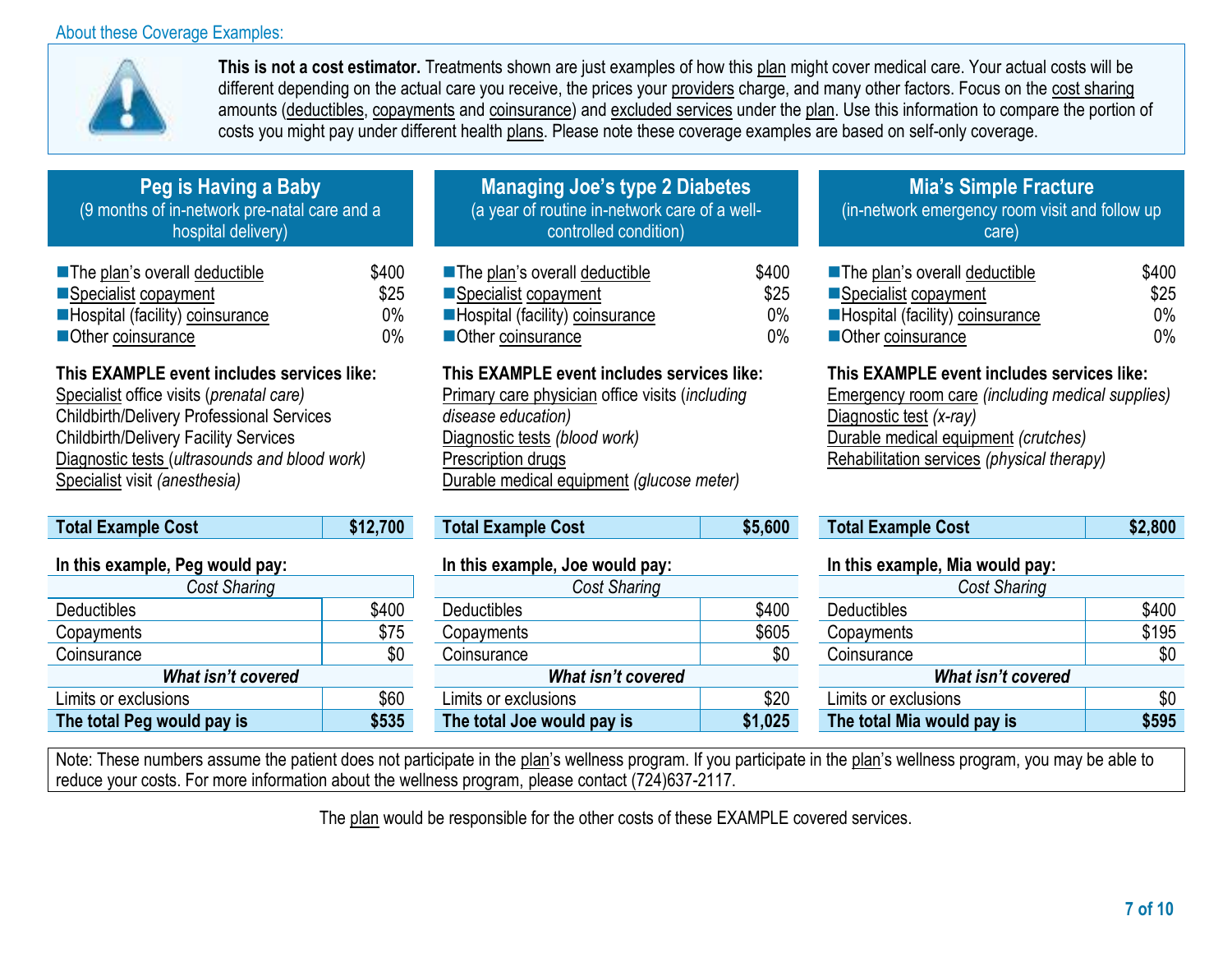Insurance or benefit administration may be provided by Highmark Blue Cross Blue Shield and Highmark Choice Company which are independent licensees of the Blue Cross and Blue Shield Association. Health care plans are subject to terms of the benefit agreement.

To find more information about Highmark's benefits and operating procedures, such as accessing the drug formulary or using network providers, please go to DiscoverHighmark.com/QualityAssurance; or for a paper copy, call 1-855-873-4106.

#### **Discrimination is Against the Law**

The claims administrator complies with applicable Federal civil rights laws and does not discriminate on the basis of race, color, national origin, age, disability, or sex. The claims administrator does not exclude people or treat them differently because of race, color, national origin, age, disability, or sex.

The claims administrator:

- Provides free aids and services to people with disabilities to communicate effectively with us, such as:
	- o Qualified sign language interpreters
	- o Written information in other formats (large print, audio, accessible electronic formats, other formats)
- Provides free language services to people whose primary language is not English, such as:
	- o Qualified interpreters
	- $\circ$  Information written in other languages

If you need these services, contact the Civil Rights Coordinator.

If you believe that the claims administrator has failed to provide these services or discriminated in another way on the basis of race, color, national origin, age, disability, or sex, including sex stereotypes and gender identity, you can file a grievance with: Civil Rights Coordinator, P.O. Box 22492, Pittsburgh, PA 15222, Phone: 1-866-286-8295, TTY: 711, Fax: 412-544-2475, [email: CivilRightsCoordinator@highmarkhealth.org.](mailto:CivilRightsCoordinator@highmarkhealth.org.) You can file a grievance in person or by mail, fax, or email. If you need help filing a grievance, the Civil Rights Coordinator is available to help you. You can also file a civil rights complaint with the U.S. Department of Health and Human Services, Office for Civil Rights electronically through the Office for Civil Rights Complaint Portal, available at <https://ocrportal.hhs.gov/ocr/portal/lobby.jsf,> or by mail or phone at:

U.S. Department of Health and Human Services 200 Independence Avenue, SW Room 509F, HHH Building Washington, D.C. 20201 1-800-368-1019, 800-537-7697 (TDD) Complaint forms are available at<http://www.hhs.gov/ocr/office/file/index.html.>

*Please note that your employer – and not the claims administrator - is entirely responsible for determining member eligibility and for the design of your plan/program; including, any exclusion or limitation described in the benefit Booklet.*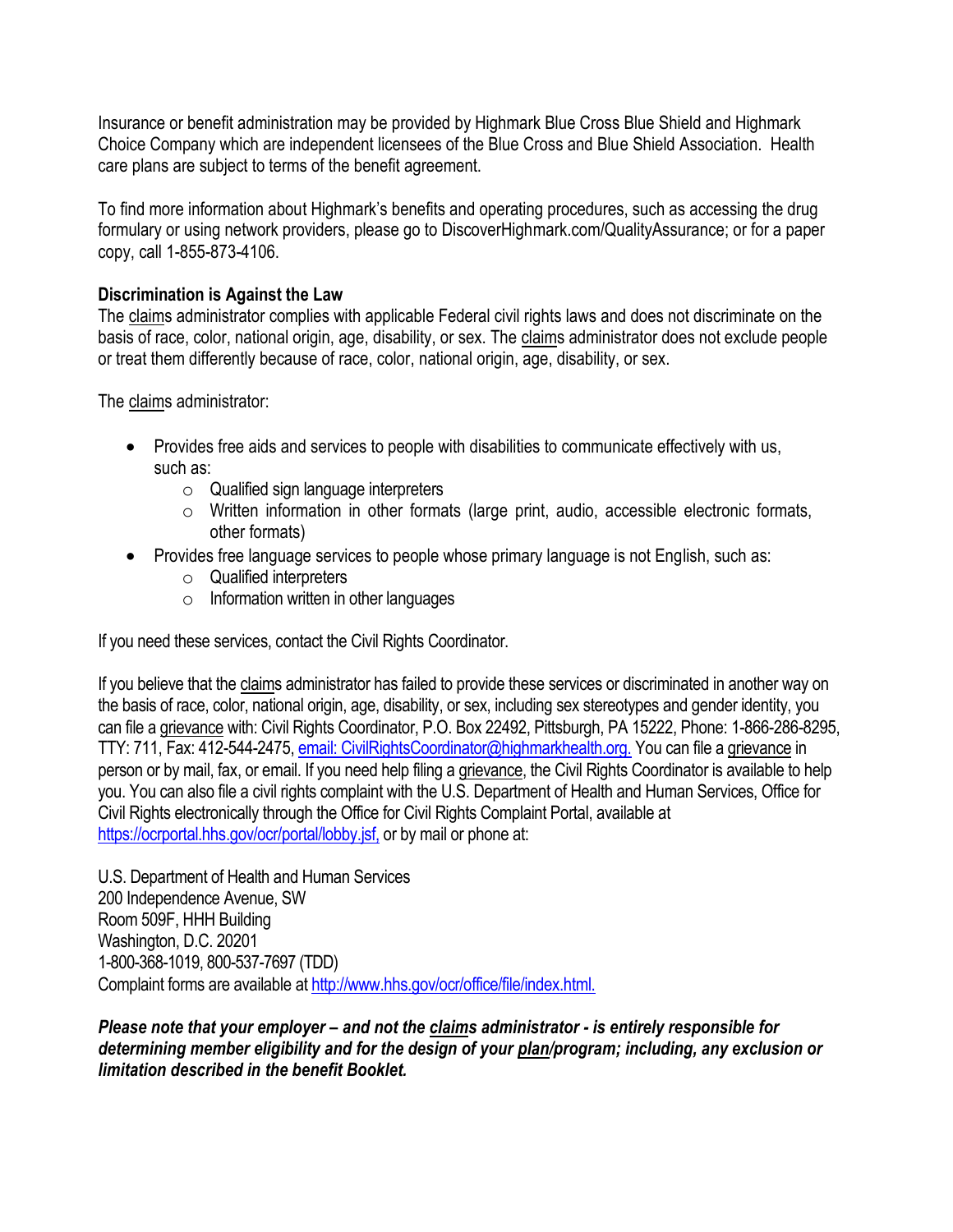If you speak English, language assistance services, free of charge, are available to you. Call 1-855-329-0729.

إذا كنت تتحدث اللغة العربية، فهناك خدمات المعاونة في اللغة المجلنية متاحة لك. اتصل على الرقم 0729-325-1-85 .

如果您说中文,可向您提供免费语言协助服务。 請致電 1-855-329-0729 .

Indien u Nederlands spreekt, is de taaladviesdienst gratis beschikbaar voor u. Bel 1-855-329-0729.

Si vous parlez français, les services d'assistance linguistique, gratuitement, sont à votre disposition. Appelez au 1-855-329-0729.

Si se Kreyòl Ayisyen ou pale, gen sèvis entèprèt, gratis-ticheri, ki la pou ede w. Rele nan 1-855-329-0729.

Wenn Sie Deutsch sprechen, steht Ihnen unsere fremdsprachliche Unterstützung kostenlos zur Verfügung. Rufen Sie 1-855-329-0729.

જો તમે ગુજરાતી ભાષા બોલતા હ્રો. તો તમને ભાષા સહ્રાયતા સેવાઓ. મકતમાં ઉપલબધ છે. 1-855-329-0729 નંબર પર ક્રોન કરો.

यद $\mathbb F$ आप हज़िदी बोलते हैं, तो आपके लपि नन्शि्लक भाषा सहायता सेवा उपलब्ध है। 1-855-329-0729 पर फोन करें।

Se parla italiano, per lei sono disponibili servizi di assistenza linguistica a titolo gratuito. Chiamare l'1-855-329-0729.

日本語が母国語の方は言語アシスタンス・ サービスを無料でご利用いただけます。 1-855-329-0729 を呼び出します。

한국어를 사용하시는 분들을 위해 무료 통역이 제공됩니다. 1-855-329-0729 로 전화.

បើលោកអ្នកនិយាយ ភាសាខ្មែរ ហើយត្រូវការសេវាកម្មជំនួយផ្នែកភាសាដែលអាចផ្តល់ជូនលោកអ្នកដោយឥតគិតថ្លៃ។ mituri 1-855-329-0729 ។

Diné k'ehgo yánílti'go, language assistance services, éí t'áá níík'eh, bee níká a'doowoł, éí bee ná'ahóót'i'. Koji' hodíilnih 1-855-329-0729.

यद ितपाई नेपाली भाषा बोलनुहुनुछ भने, तपाईका लाग िभाषा सहायता सेवाहरू न:िशुलक उपलबध हुनुछन्। 1-855-329-0729 मा फोन गरनुहोस।

Wann du Deitsch schwetzscht, kannscht du en Dolmetscher griege, un iss die Hilf Koschdefrei. Kannscht du 1-855-329-0729 uffrufe.

اگر اشما به زبان فارسی صحبت می کنید، خدمات کمک زبان رایگان با تماس با شمار ه 0729-329-325 . [

Dla osób mówiących po polsku dostępna jest bezpłatna pomoc językowa. Zadzwoń 1-855-329-0729.

Se a sua língua é o português, temos atendimento gratuito para você no seu idioma. Ligue para 1-855-329-0729.

Если вы говорите по-русски, вы можете воспользоваться бесплатными услугами языковой поддержки. Звоните 1-855-329-0729.